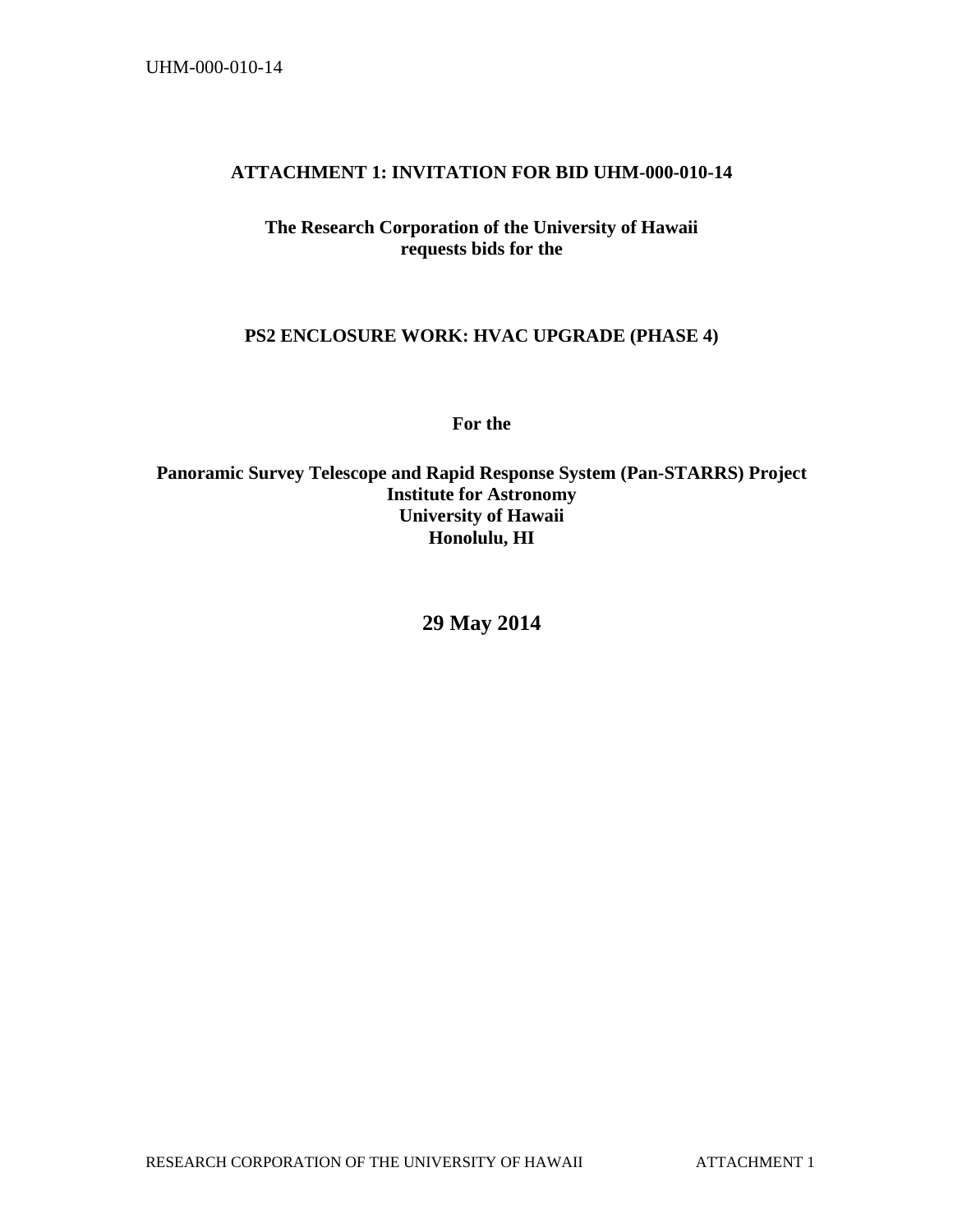# **REVISION HISTORY**

| Version/Revision | Date          | Comments                                           |
|------------------|---------------|----------------------------------------------------|
| 00               | 22 April 2014 | Initial version released as part of IFB package    |
| 01               |               | 29 May 2014 Revised version for IFB UHM-000-010-14 |
|                  |               |                                                    |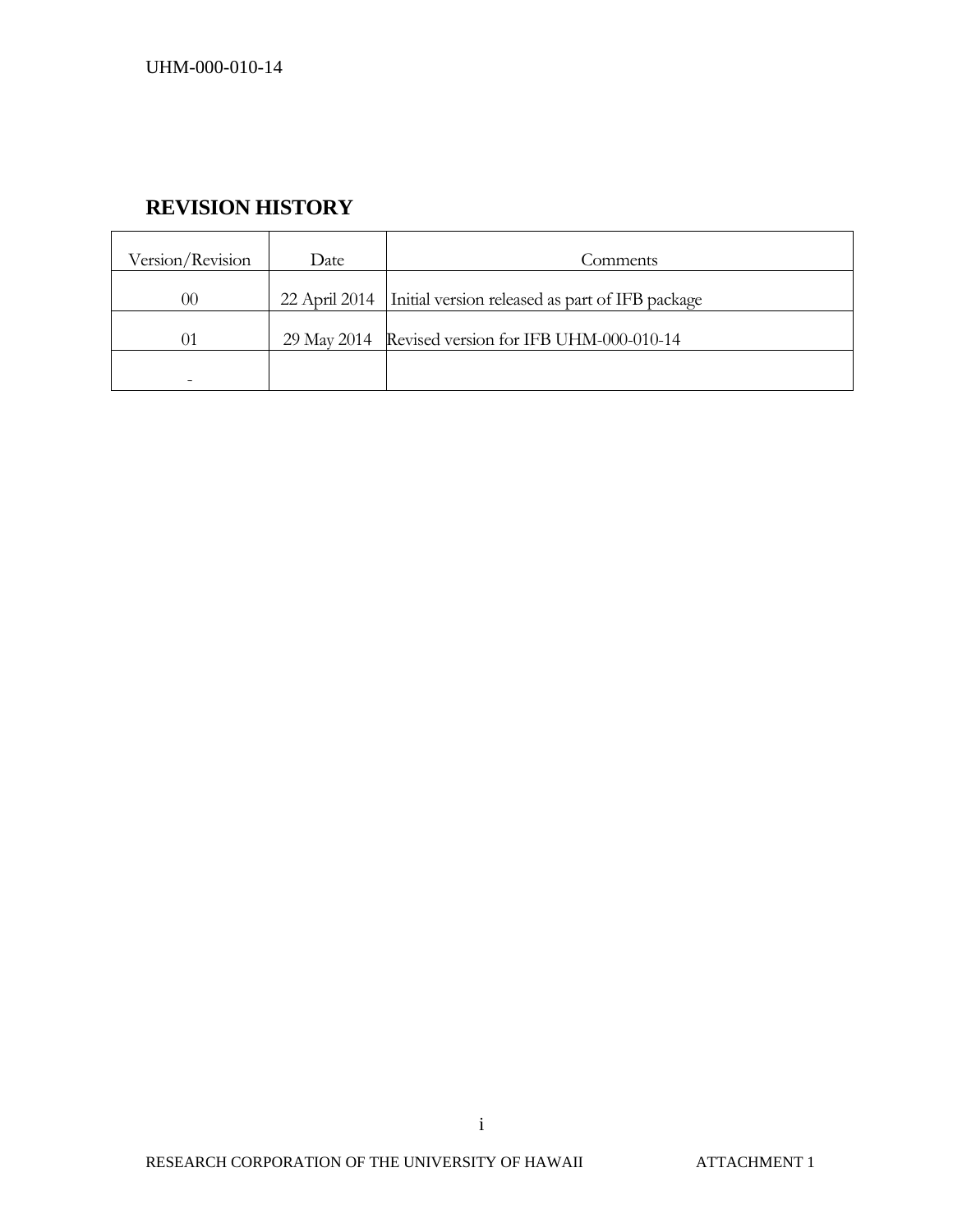# **TABLE OF CONTENTS**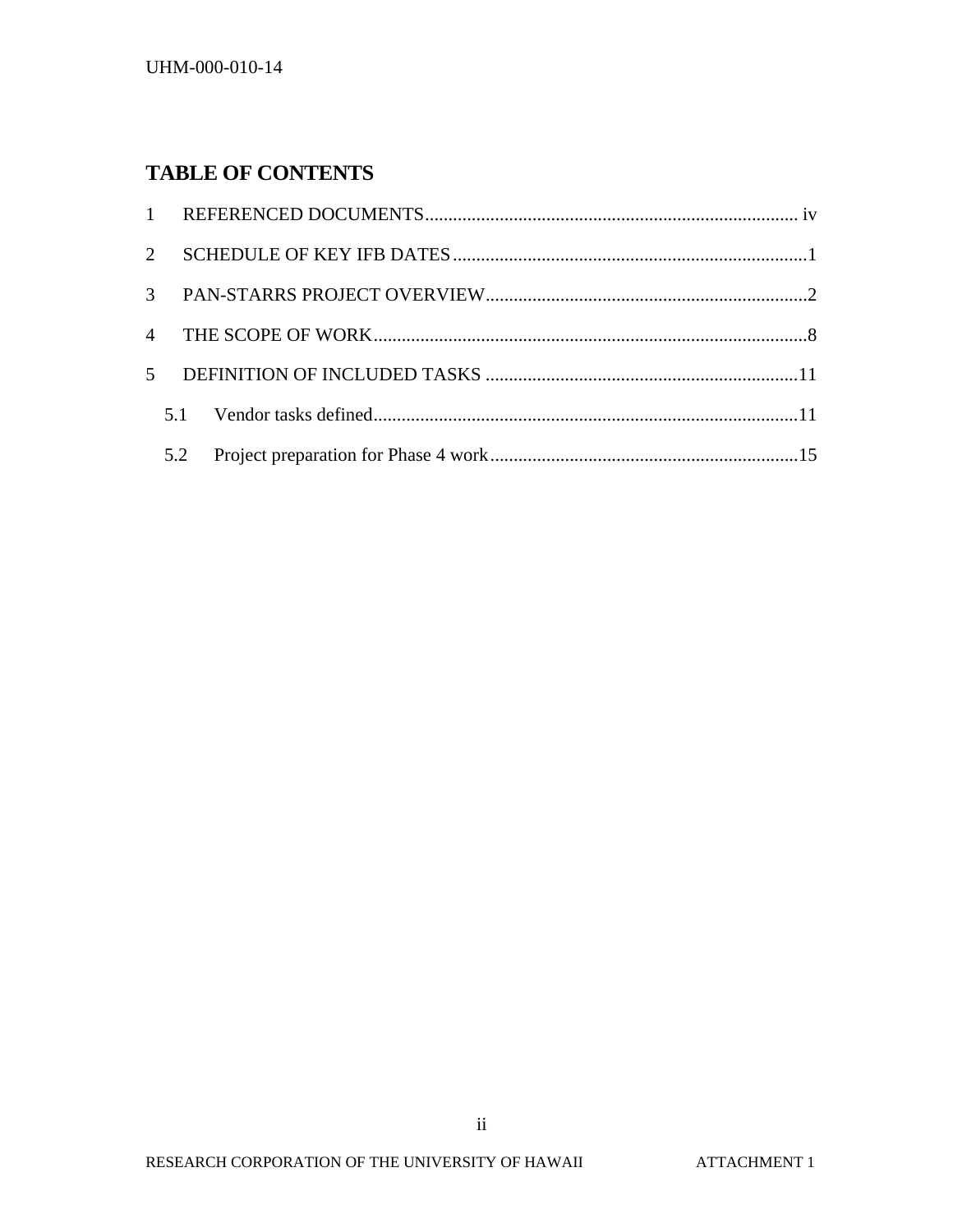# **List of Figures**

| Figure 2. The new stairway from the PS2 catwalk to the Pan-STARRS driveway5           |
|---------------------------------------------------------------------------------------|
| Figure 3. The new exterior panels and vent doors after the completion of Phase 35     |
|                                                                                       |
|                                                                                       |
| Figure 6. The support building chilled water lines that need to be replaced are shown |

# **List of Tables**

| Table 8. Owner-Furnished/Contractor-Installed (OFCI) items for Phase 4 16 |  |
|---------------------------------------------------------------------------|--|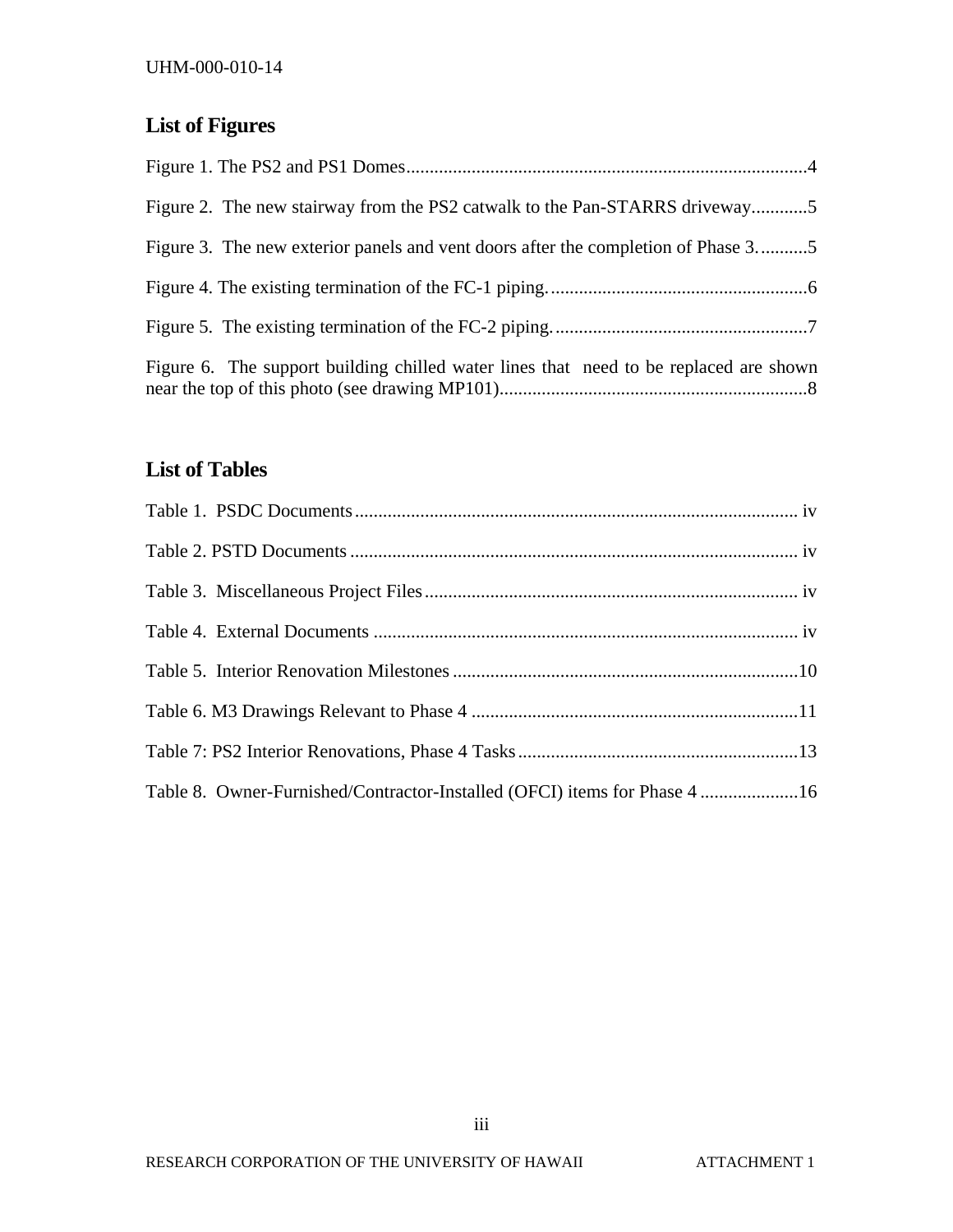# **1 REFERENCED DOCUMENTS**

| <b>Pan-STARRS ID</b> | <b>Title</b>                                                          | <b>Authors</b>        |
|----------------------|-----------------------------------------------------------------------|-----------------------|
| PSDC-350-008         | Conduits and Backup<br><b>Building</b><br>AirGlow<br>Generator Layout | Morgan and<br>Giebink |
| PSDC-360-005         | PS2 Enclosure Work: Demolition Statement of<br>Work (Phase 1)         | Morgan                |
| PSDC-360-008         | PS2 Enclosure Work: Power Renovation<br>Statement of Work (Phase 2)   | Morgan                |
| PSDC-360-009         | <b>PS2 Enclosure Work Renovations Statement of</b><br>Work (Phase 3)  | Morgan                |

**Table 1. PSDC Documents** 

**Table 2. PSTD Documents** 

| <b>Pan-STARRS ID</b> | <b>Title</b>    | <b>Authors</b> |
|----------------------|-----------------|----------------|
|                      | N/A for Phase 4 |                |

| Table 3. Miscellaneous Project Files |  |
|--------------------------------------|--|
|--------------------------------------|--|

| <b>Source Reference</b>                      | Title                              | <b>Authors</b> |
|----------------------------------------------|------------------------------------|----------------|
| http://pan-<br>starrs.ifa.hawaii.edu/public/ | Pan-STARRS Project Public Web Site | Pan-STARRS     |

### **Table 4. External Documents**

| <b>Source Reference</b> | <b>Title</b>                                                                              | <b>Authors</b> |
|-------------------------|-------------------------------------------------------------------------------------------|----------------|
| M3PN100064              | <b>Pan-STARRS</b> PS2 Lure Modifications   M3 Engineering<br>for the University of Hawaii |                |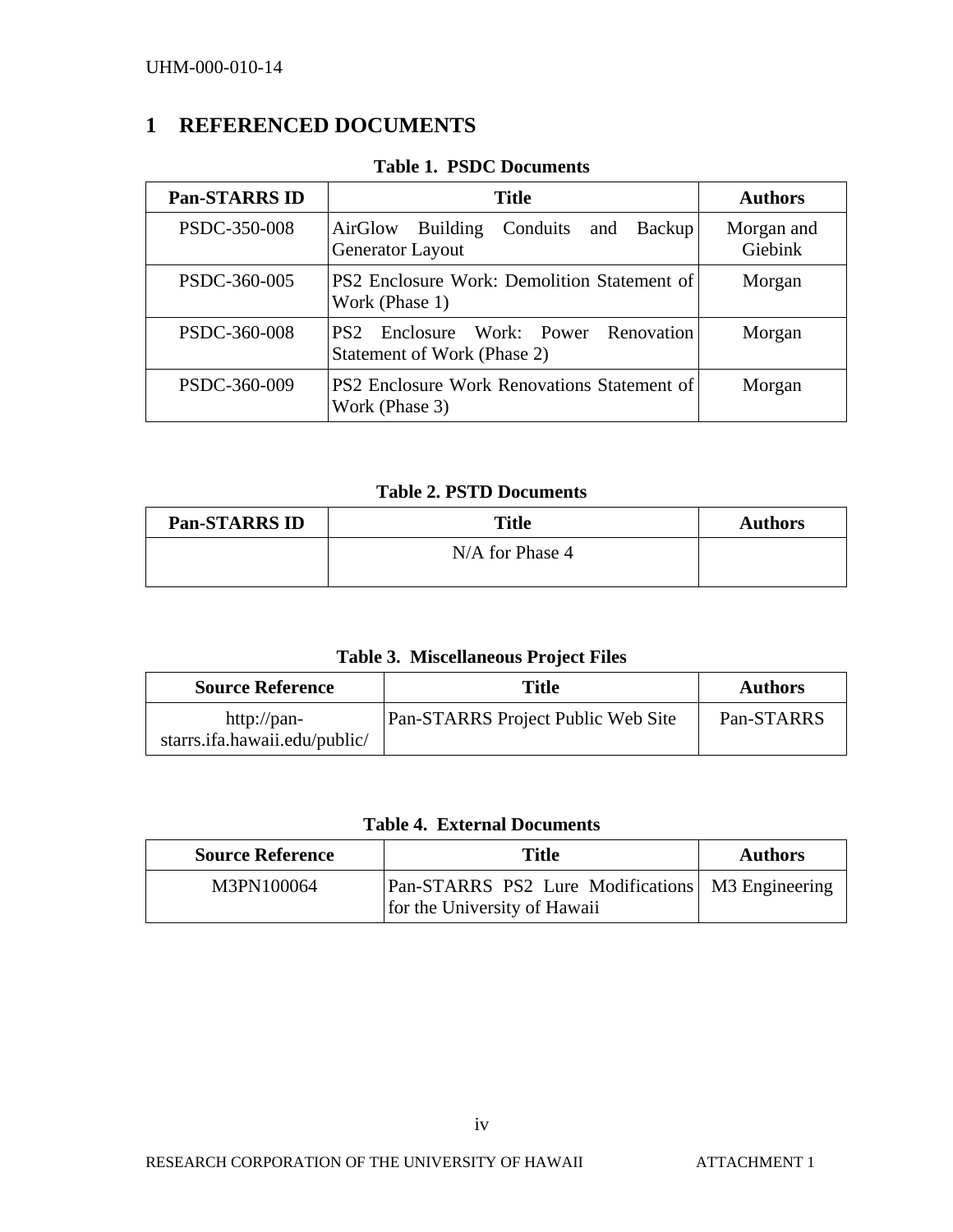# **2 SCHEDULE OF KEY IFB DATES**

The schedule of key dates set forth herein represents the RCUH's best estimate of the schedule that will be followed. Any of the dates listed below may be changed at any time at the sole discretion of the RCUH Procurement Officer.

| Date of Notice (IFB Issued):                     | May 29, 2014           |
|--------------------------------------------------|------------------------|
| Closing Date for Receipt of Offeror Questions:   | June 3, 2014, 5 PM HST |
| Closing Date for Posting Responses to Questions: | June 6, 2014, 5 PM HST |
| Closing Date for Receipt of Bids:                | June 9, 2014, 5 PM HST |
| <b>Start of Bid Review:</b>                      | June 10, 2014          |
| <b>Contractor Selection and Award:</b>           | June 13, 2014          |
| <b>Services Start Date:</b>                      | June 30, 2014          |
| Contract completion no later than:               | August 22, 2014        |
|                                                  |                        |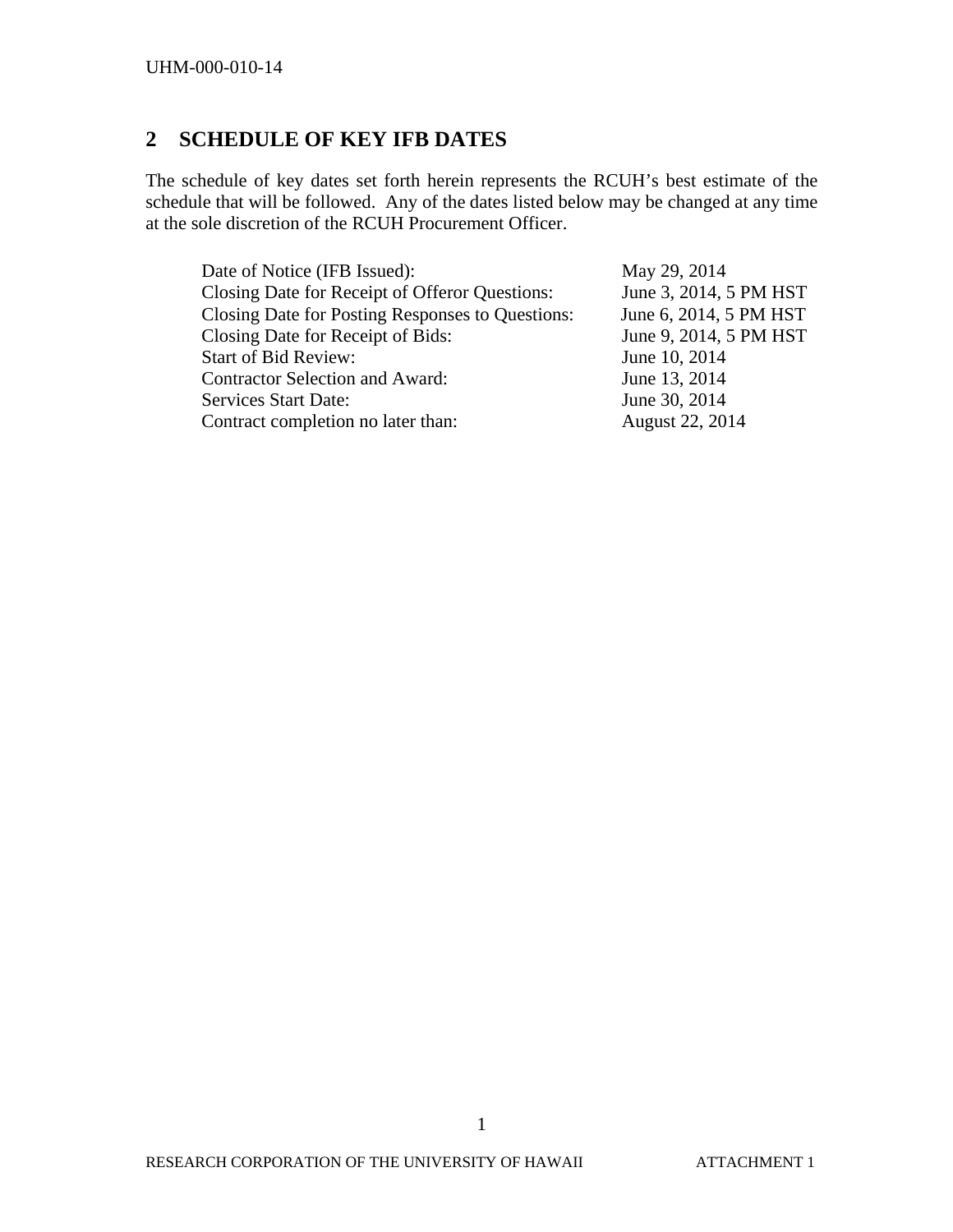### **3 PAN-STARRS PROJECT OVERVIEW**

The University of Hawaii, Institute for Astronomy (IfA), responded to a Broad Area Announcement (BAA) in 2002 by proposing a multi-year program to develop and deploy a telescope and data management system that will provide an extremely comprehensive all-sky digital image survey. This project, the Panoramic Survey Telescope and Rapid Response System or Pan-STARRS, will provide numerous research opportunities at the forefront of astronomy ranging from the structure of the Solar System to the properties of the Universe on the largest scales. A unique combination of wide field of view and timeresolution capability will allow detection of a wide range of transient, variable, or moving objects. In particular, as a primary component of its scientific mission, Pan-STARRS will be able to detect and calculate orbits for large numbers of earth-orbit crossing asteroids, or near earth objects (NEOs), that present a potential threat to mankind. Pan-STARRS represents a significantly increased capability in the area of what is known as "survey astronomy", the branch of astronomy that maps the sky as completely as possible in order to give a more globally-oriented perspective of objects in our Universe.

The baseline configuration concept for Pan-STARRS is for the system to be composed of four individual optical systems, each with a 1.8 meter diameter mirror observing the same region of sky simultaneously. Thus, Pan-STARRS is a direct realization of the "distributed aperture" concept that combines images from multiple telescopes to provide an image equivalent to that obtained from a telescope with a larger primary aperture. This method leverages the benefits of combining relatively small mirrors with very large digital cameras to be able to develop and deploy an economical observing system with the capability to observe the entire available sky several times each month.

A prototype system, PS1, has been placed at the Pan-STARRS South observatory site on Haleakala, Maui. First Light for PS1 occurred in June 2006 and the telescope was formally dedicated on June 30, 2006. The first of the Pan-STARRS Gigapixel cameras, GPC1, was installed in August 2007, and a dedicated science mission sponsored by an international consortium of institutions began May 13, 2010. Due to the intrinsic nature of a distributed aperture system, PS1 serves as both a standalone system while also potentially representing one quarter of the Pan-STARRS PS4. PS1 has been built to validate many of the features of the full PS4 system including the telescope and camera designs as well as the data reduction software. The lessons learned from the design, construction, and operations of PS1 are also being used to mature the designs for the follow-on Pan-STARRS components. Even as a prototype, PS1 represents a world class research facility beyond what was previously available to the astronomy community.

The next step in Pan-STARRS development was to add a second telescope/camera system, called PS2. PS2 resides at the Pan-STARRS facility's North site adjacent to PS1. Figure 1 is a photograph showing the PS1 enclosure, the PS2 enclosure, the support building that connects the two enclosures, and the containers that will be used to support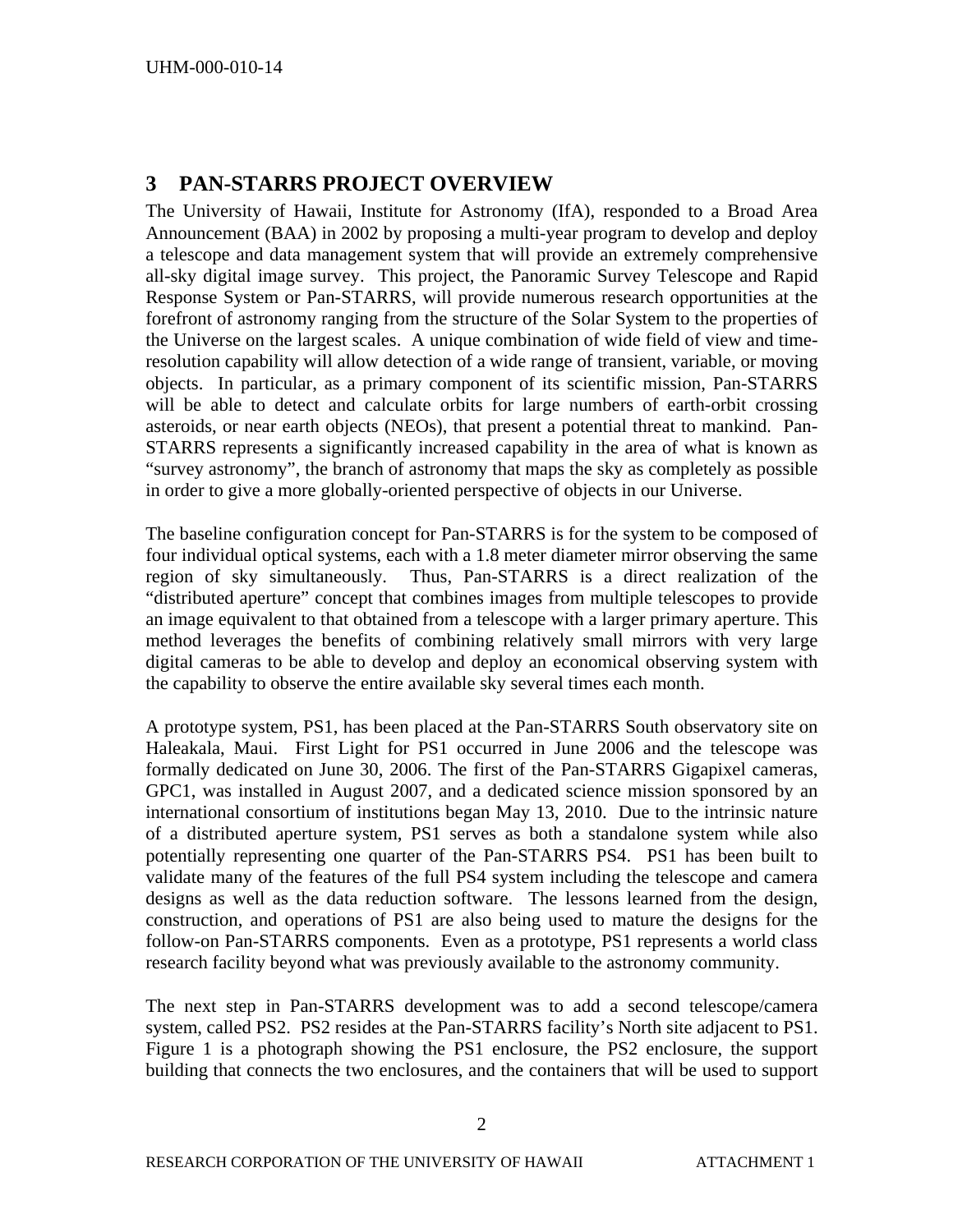the PS2 mechanicals. The PS2 dome itself was retained and the appearance of the facility after the renovations were completed remains nearly the same as what is shown here. The exceptions are the addition of vents to the skin of the PS2 walls and the addition of an entry stairway between the support building and the PS2 enclosure as shown in Figure 2 and Figure 3. The installation of the PS2 telescope was completed in May 2013.

In preparation for the enclosure renovations, the Pan-STARRS Project initiated a contract with M3 Engineering, located in Tucson, Arizona, for the development of the architectural, structural, and electrical drawings for all of the PS2 dome renovations. These designs and this drawing set were completed in August 2011. These drawings supply most of the detailed descriptions for the tasks required in this package. For programmatic reasons, it was decided to break up the renovation effort into separate phases. The tasks described in this IFB represent a sub-set of the tasks outlined in the M3 drawings.

There are four phases to the PS2 enclosure renovations. The first phase (PSDC-360-005) consisted of the demolition and dome preparation work. The second phase (PSDC-360- 008) consisted of the tasks needed to re-configure the power feed and cooling into both the PS1 and PS2 enclosures to make them compatible with the mountaintop-wide changes that have already occurred during the construction of the Daniel K. Inouye Solar Telescope (DKIST) (formerly known as the Advanced Technology Solar Telescope or ATST). The third phase (PSDC-360-009) consisted of the tasks required to complete all of the PS2 enclosure interior renovations and renovations to the Support Building except for the final tasks required to complete the HVAC upgrade. The fourth and final phase, the Phase 4 HVAC upgrade, consists of completing the installation of the chiller upgrades, installation of remaining mechanicals such as the fan coil units and ductwork in the PS2 observatory, replacement of certain glycol lines in the Support Building, and bringing the completed HVAC system to a fully operational online status.

Most of the piping required for the HVAC mechanicals has already been installed during the Phase 3 efforts. Figure 4 shows the existing FC-1 piping as it is currently terminated near the planned location of this fan coil unit. Figure 5 shows the termination near the location planned for FC-2. However, some of the piping work for the HVAC mechanicals still remains to be done and will be part of the Phase 4 effort. For instance, a segment of the main chilled water supply and return lines in the Support Building need to be upgraded to larger diameter pipes. These insulated pipes are seen at the top of Figure 6 (see drawing MP101 for a description of this pipe replacement work).

With this RFP, the RCUH requests bids from qualified vendors to accomplish Phase 4 of the PS2 Observatory Renovations, the HVAC upgrade work. The selected vendor will be issued an Agreement for Services with the Research Corporation of the University of Hawaii for the Scope of Work described in Section 4 of this document.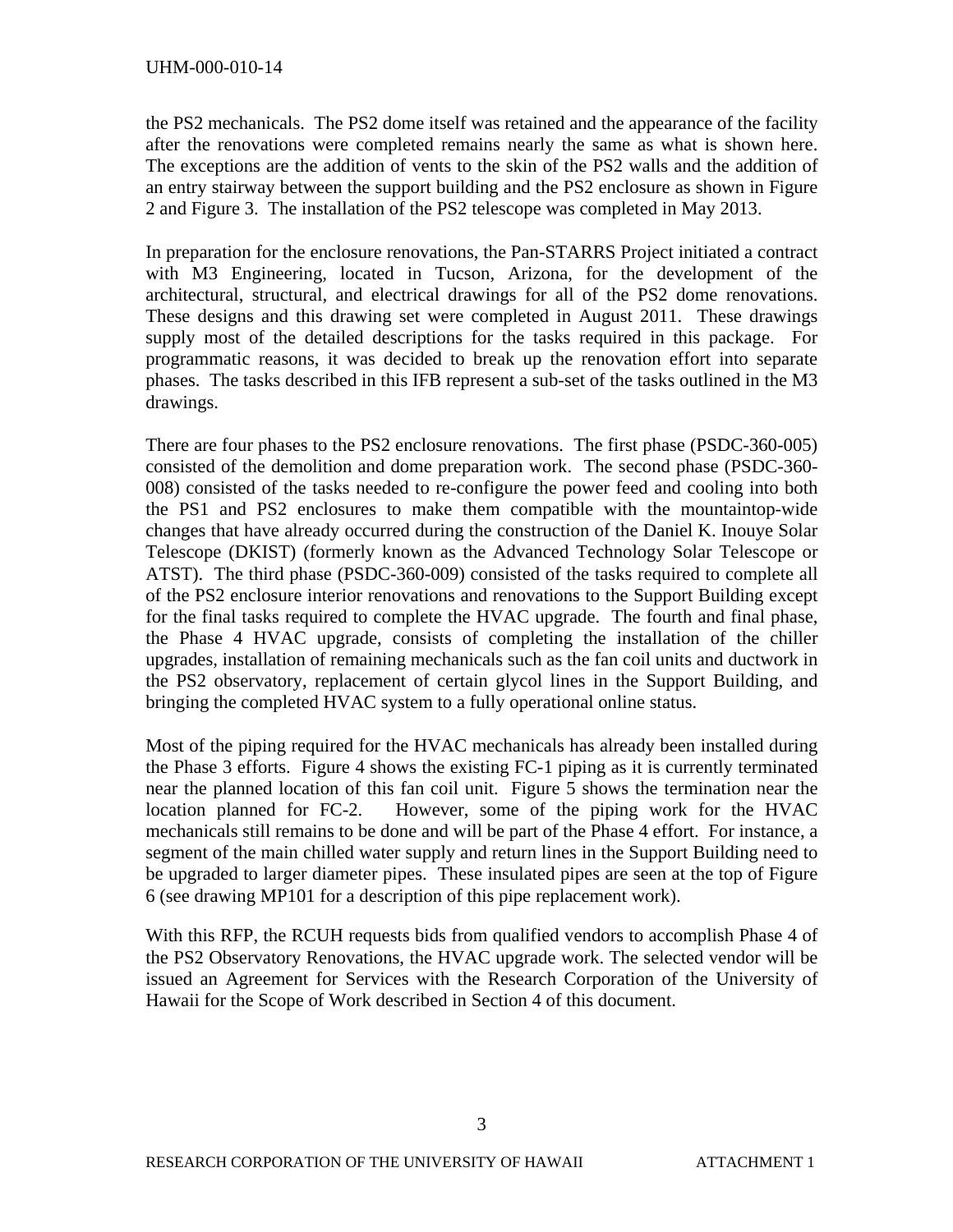

**Figure 1. The PS2 and PS1 Domes** 

**ATTACHMENT 1**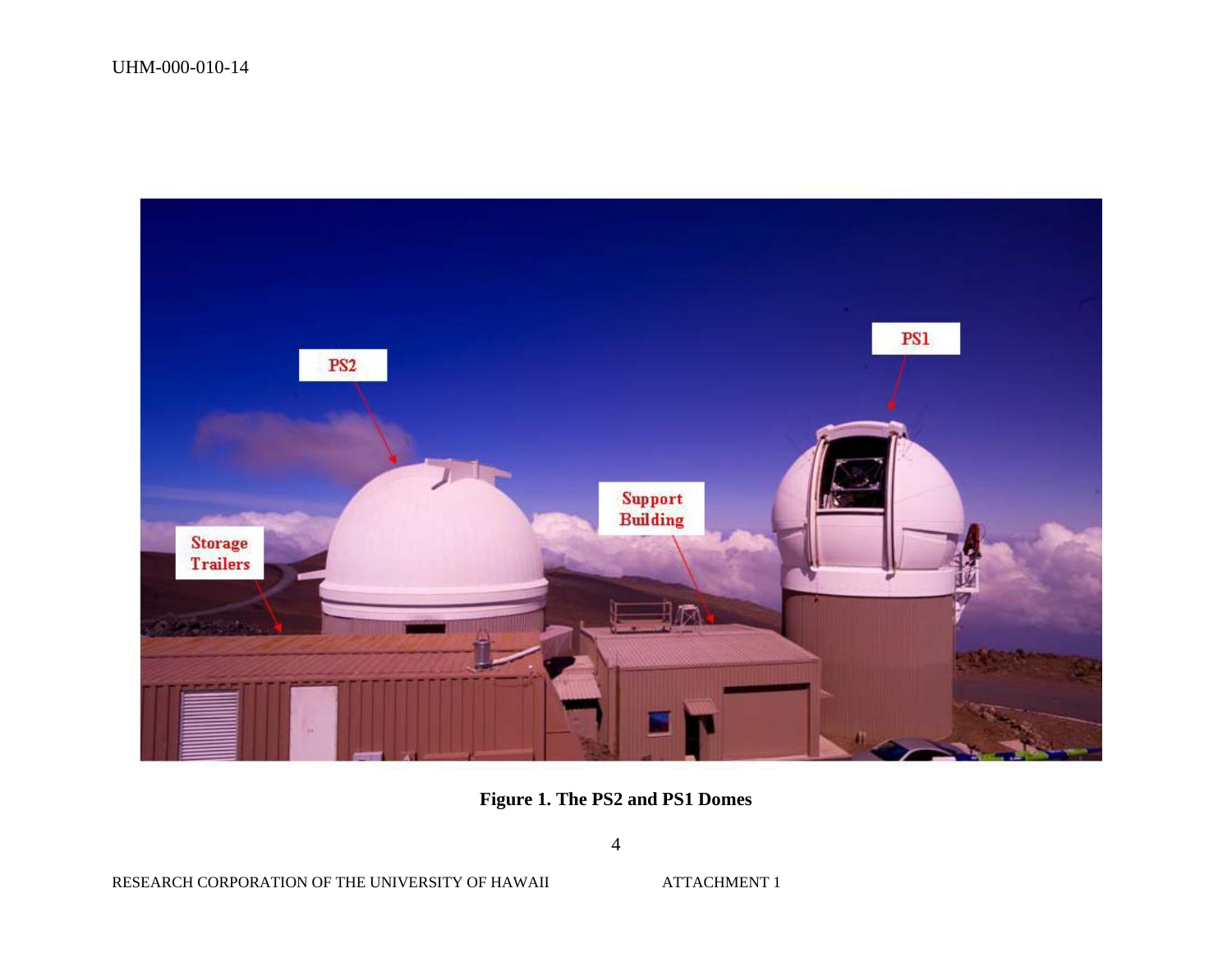

**Figure 2. The new stairway from the PS2 catwalk to the Pan-STARRS driveway.**



**Figure 3. The new exterior panels and vent doors after the completion of Phase 3.**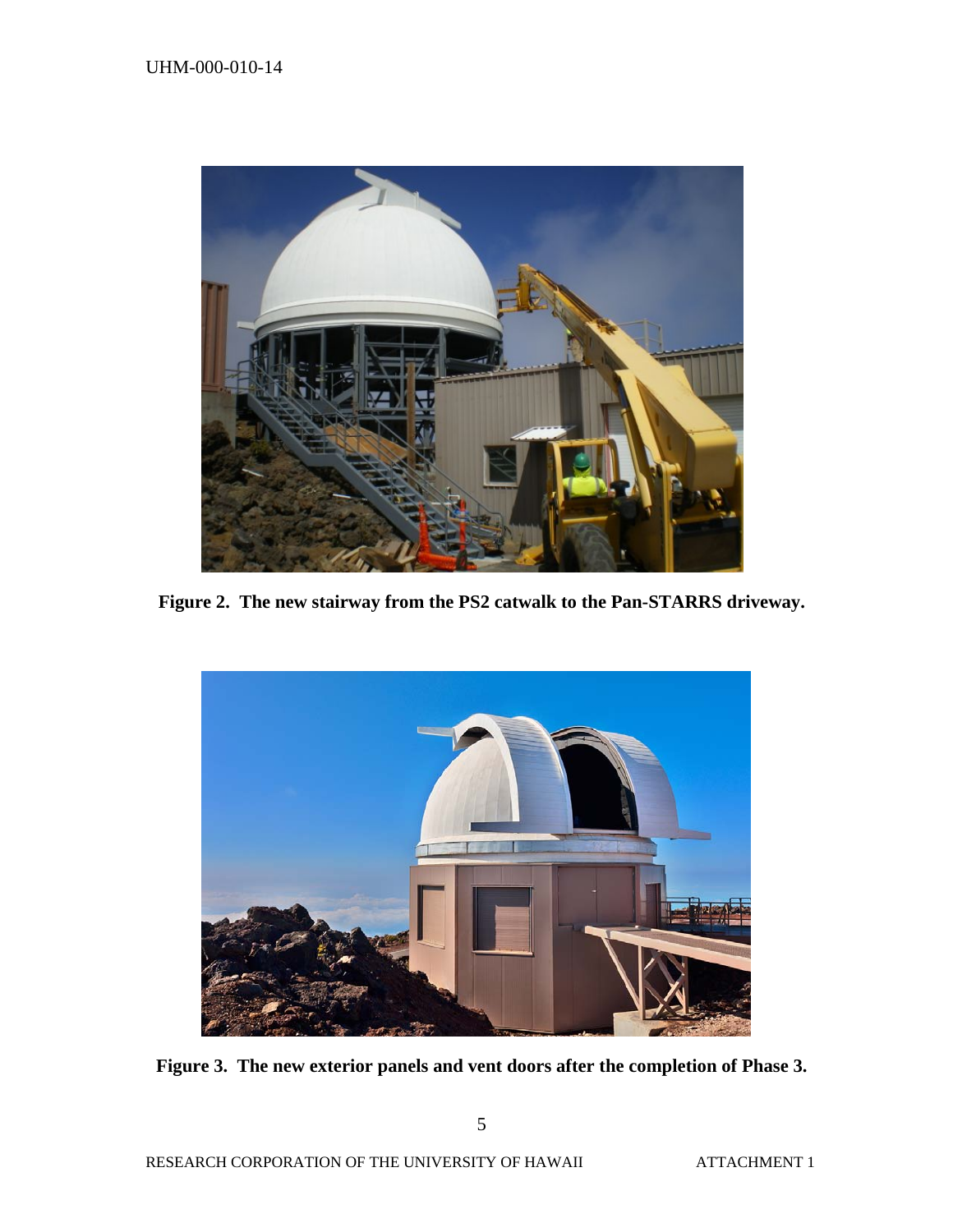

**Figure 4. The existing termination of the FC-1 piping.**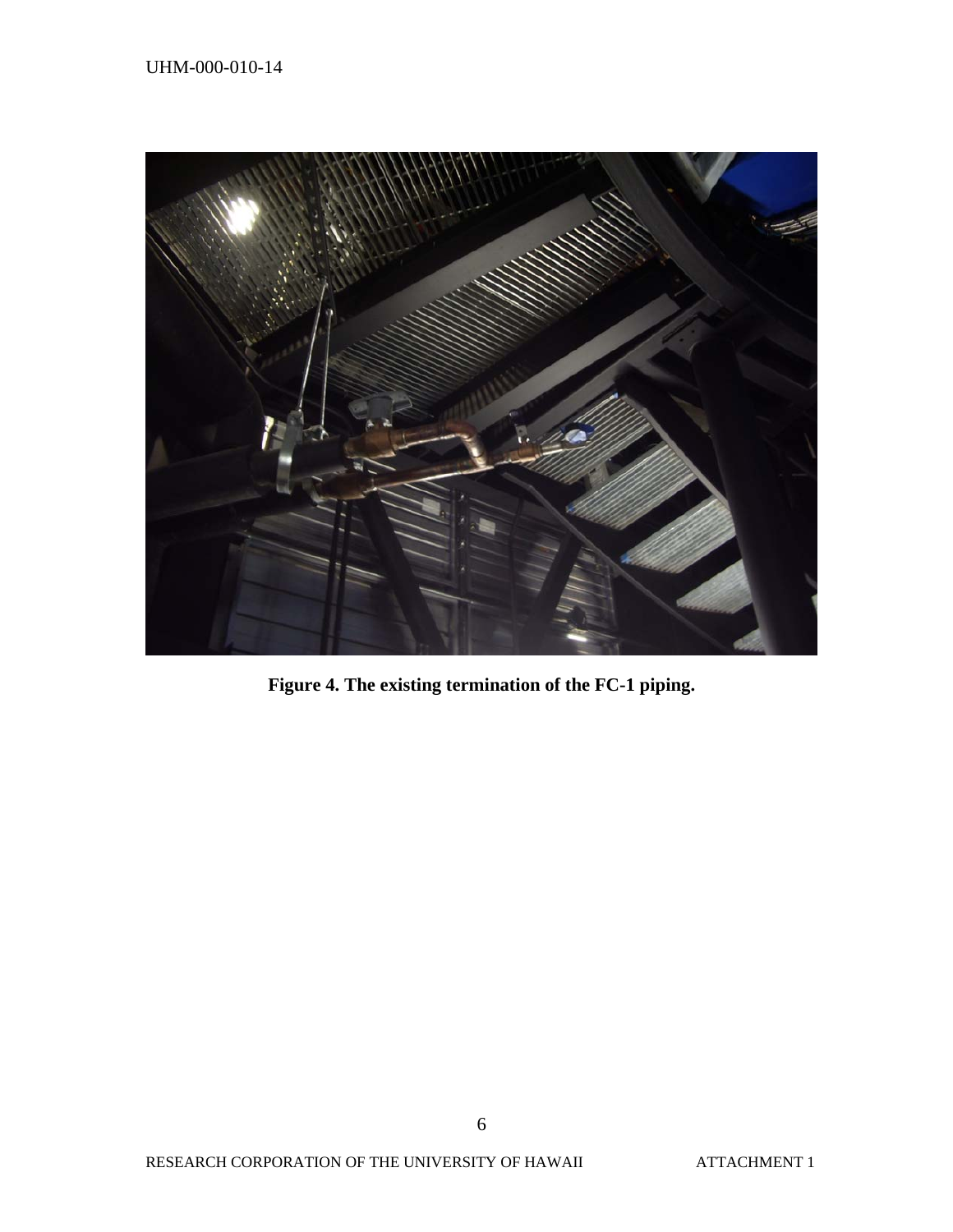

**Figure 5. The existing termination of the FC-2 piping.**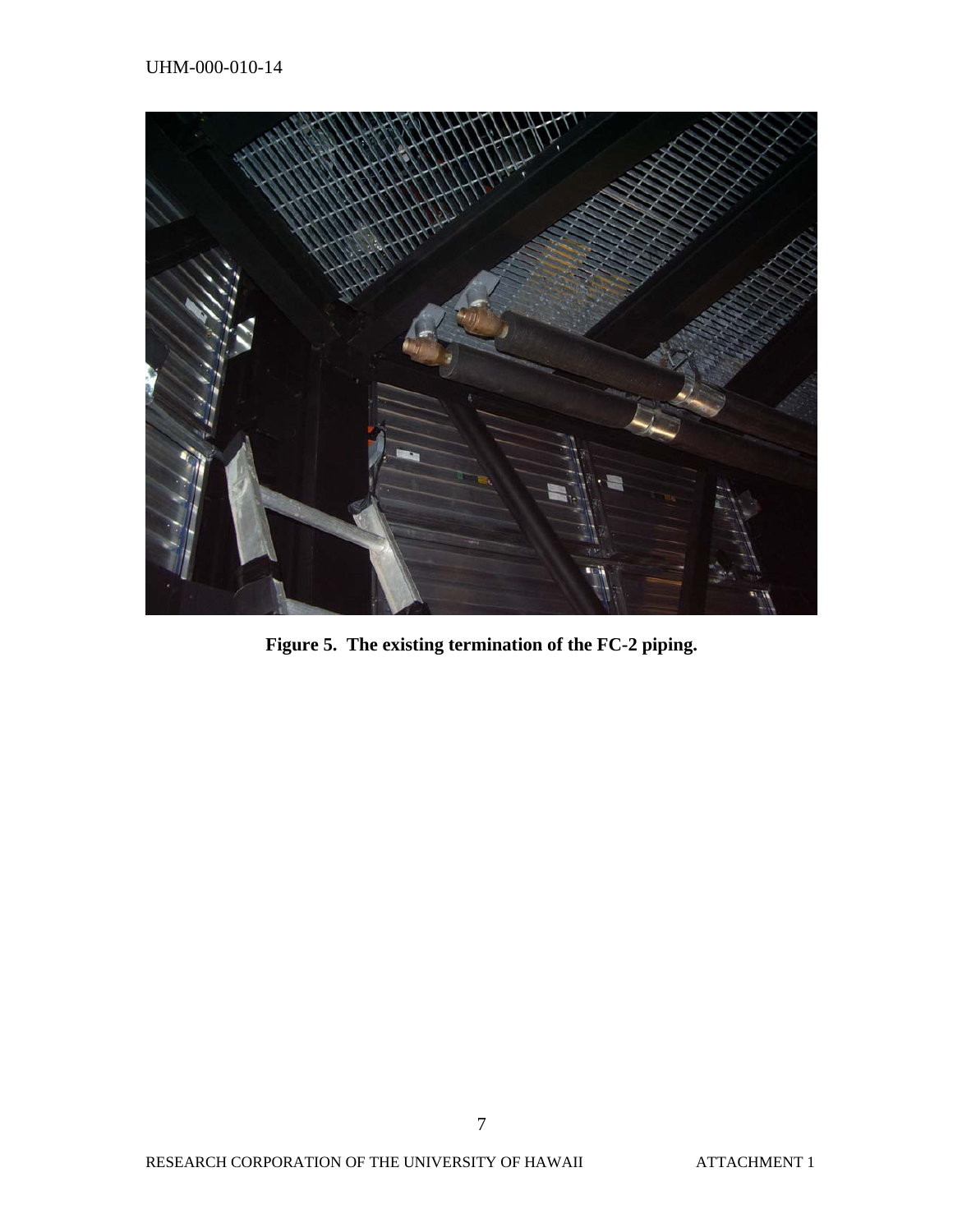

**Figure 6. The support building chilled water lines that need to be replaced are shown near the top of this photo (see drawing MP101).** 

### **4 THE SCOPE OF WORK**

The tasks described here are given as details and keynotes in the drawing package entitled "Pan-STARRS PS2 Lure Modifications for the University of Hawaii", which was produced by M3 Engineering (M3 Engineering reference number M3PN100064). This Attachment 1 document defines the subset of tasks from that drawing package that represents the Phase 4 work. Since there are no substantial time and space savings that come from excluding drawings relevant to only Phases 1-3, we have placed the complete drawing set in the folder labeled "Phase 4 Drawings" on the CD-ROM containing the Bid Package for IFB UHM-000-010-14. Thus, this folder contains PDF copies of all of the drawings listed in Table 6 of Section 5, but with information relevant to Phase 4 being color-coded in ORANGE.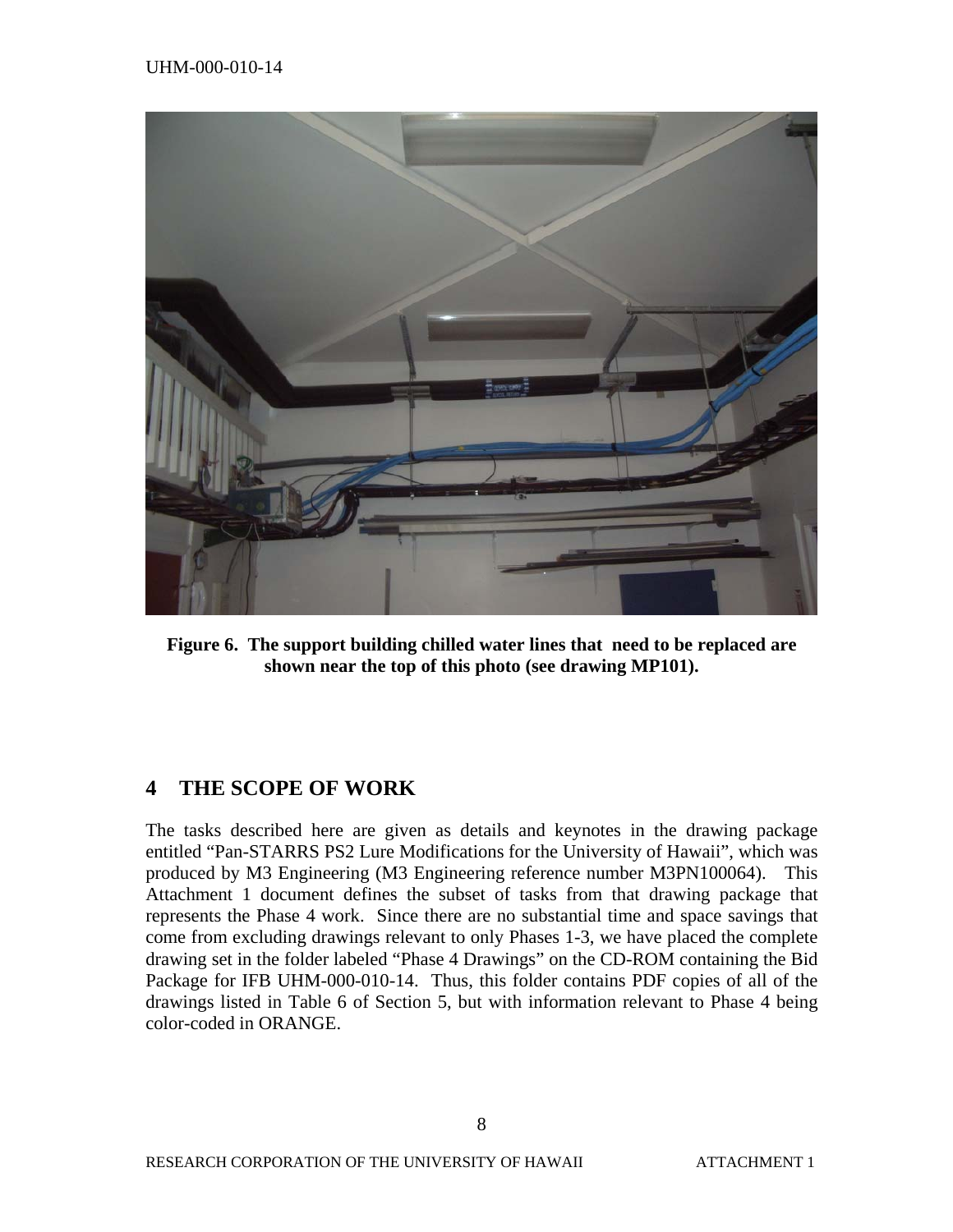Section 5 of this document details the tasks that this phase of the work package includes. In this section we describe only the major milestones that are involved in this effort as well as other general considerations.

**This bid shall include all technical support documentation for the proposed renovation work, bid pricing, and time estimates for the Phase 4 tasks detailed in this document. Costs shall include line item details such as shipping estimates, non-recurring costs, number and types of personnel proposed for on-site installation work, and labor costs for each major segment of the project.** 

Table 5 is a list of the fabrication milestones associated with this bid and its resultant contract. **Part of the vendor's bid efforts will be to propose dates for all of the milestones in this table given the desired starting and end dates for this phase of the renovation.**

The Project will be responsible for initial site preparation for this work. This will be detailed below in Section 5.2. The Project has already obtained the permits required to accomplish this work on Haleakala. However, part of the permitting process requires contractors and subcontractors who bring commercial vehicles through the National Park to register those vehicles under the PS2 renovation permit. This registration requires each vehicle that will go through the Park to be inspected. There is an inspection fee of approximately \$150 that the contractor must pay to the National Park. Multiple cars can normally be inspected at once for the same fee, and as long as cars are not driven off-road at other sites, they will not normally require multiple inspections. The car registration permits expire after about 6 months. Details of this process will be explained further to the winning bidder. **Because failure by a subcontractor to adhere strictly to the rules and policies regarding driving through the National Park can result in the IfA's general permit being revoked, it is extremely important that subcontractors understand there is ZERO TOLERANCE policy in effect for any violations. Written acknowledgment and agreement to adhere to the rules by the awarded subcontractor will be required.**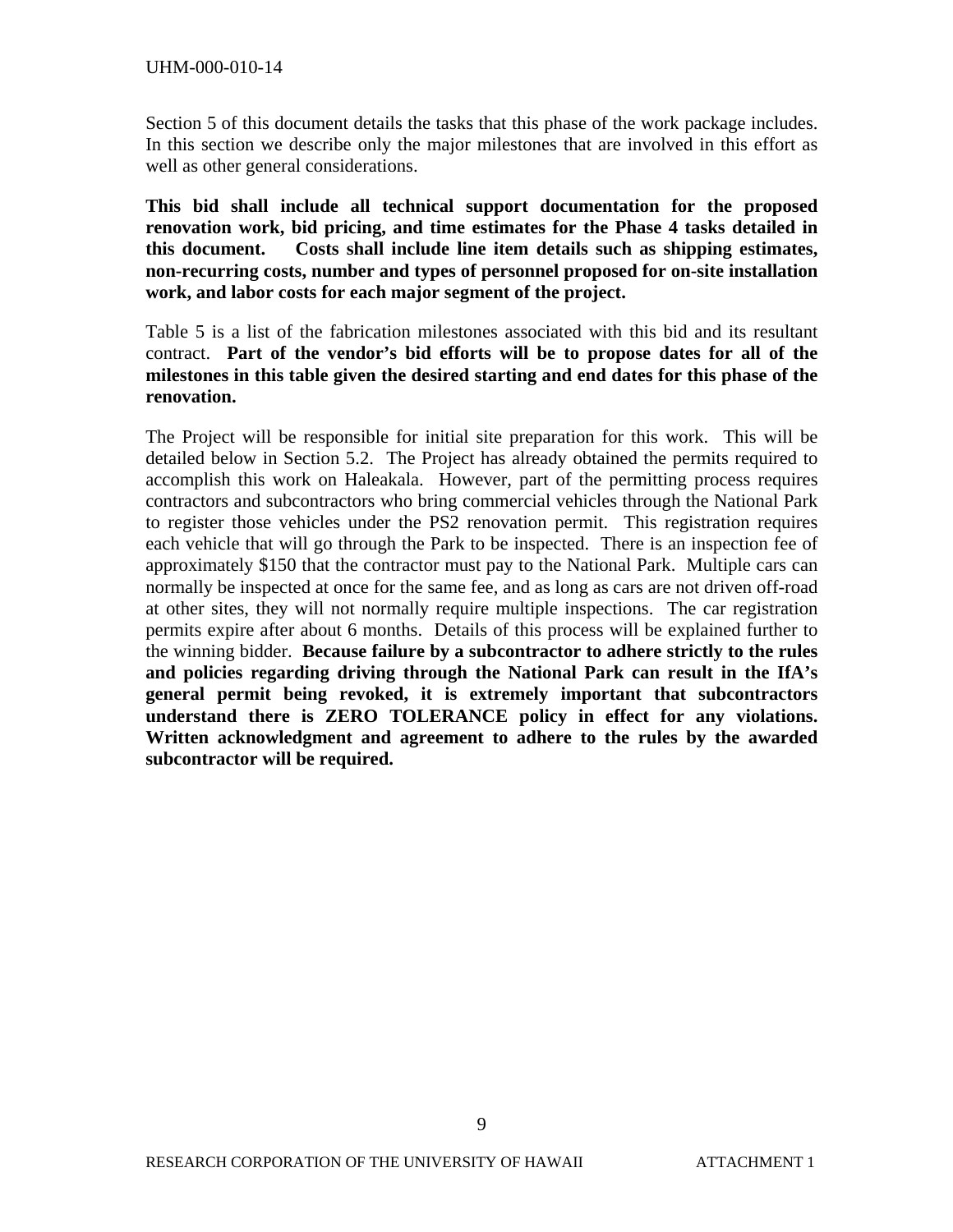| <b>Task</b><br><b>Number</b>                                                      | <b>Milestone Description</b>                                            | <b>Completion Date</b> |
|-----------------------------------------------------------------------------------|-------------------------------------------------------------------------|------------------------|
| 1                                                                                 | <b>Contract Start Date</b>                                              | June 30, 2014          |
| $\overline{2}$                                                                    | The A/C control system (EMCS) documentation is<br>delivered for review. | To Be Proposed         |
| 3<br>The A/C air handlers and ductwork are installed<br>To Be Proposed            |                                                                         |                        |
| $\overline{4}$                                                                    | Valves in North dome for camera-facility glycol                         | To Be Proposed         |
| 5                                                                                 | Electrical panel wiring for Panel DB-2 is completed                     | To be Proposed         |
| 6                                                                                 | The Airstack chiller expansion module is installed                      | To Be Proposed         |
| The glycol lines are replaced in the Support<br>$\overline{7}$<br><b>Building</b> |                                                                         | To Be Proposed         |
| 8                                                                                 | Dome A/C is tested                                                      | To Be Proposed         |
| 9                                                                                 | Site is cleaned up and secured for weather                              | To Be Proposed         |
|                                                                                   | <b>Completion Date For All Tasks Should Be No Later Than</b>            | <b>August 22, 2014</b> |

**Table 5.** Interior Renovation Milestones

**During the Phase 4 work it is important that vendors understand that they are working inside a building containing an operational telescope (PS2) that is currently being tested at night as well as next to an operational telescope facility (PS1). It is critical that all Phase 4 work be conducted to ensure the safety of all equipment currently inside the PS2 observatory. It is as important to keep disruptions to the operations of the PS1 telescope to a minimum; this is especially relevant for the task to replace 1 ½" glycol line segments in the Support Building by 2" glycol lines.** 

There are eight (8) long-lead items required for this work that the Project will take responsibility for providing: the Airstack expansion module, the Airstack Buffer tank, the air handling units (2), duct defrost heaters (2), and recirculation pumps (2). The list of owner-provided/contractor installed items is given later in Section 5.2 (Table 8)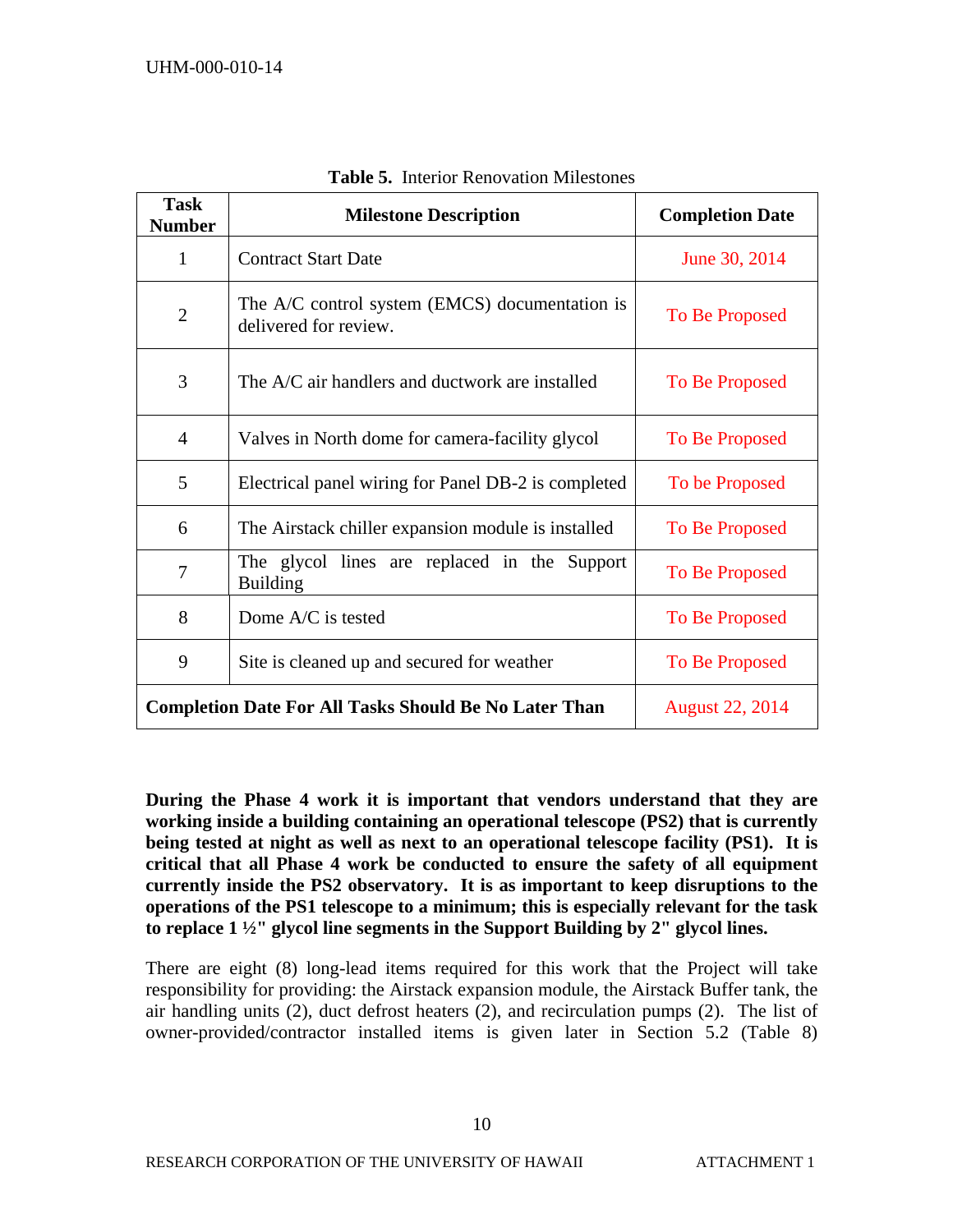### **5 DEFINITION OF INCLUDED TASKS**

### **5.1 Vendor tasks defined**

As mentioned in Section 4, all material in the Bid Package for IFB UHM-000-010-14 is contained on the CD-ROM. Drawings listed below in Table 6 are contained in the "Phase 4 Drawings" folder on the CD-ROM. The drawings listed in this table are the complete set of available architect drawings for all four phases of the renovation work, but **the tasks that are specific to Phase 4 have been color coded in ORANGE**. The firm responsible for the development of the drawings given in Table 6 is M3 Engineering, and while most of the drawings in this package do not contain any tasks that will be done during Phase 4, all drawings are included there for reference and completeness.

| <b>Sheet</b><br>Count         | <b>Drawing</b><br><b>Number</b> | <b>Drawing Title</b>                                     |  |
|-------------------------------|---------------------------------|----------------------------------------------------------|--|
| <b>General Drawings</b>       |                                 |                                                          |  |
| 1                             | GI001                           | <b>Cover Sheet</b>                                       |  |
| $\overline{2}$                | GI002                           | Abbreviations, Material and Keying Symbols, Location Map |  |
| <b>Architectural Drawings</b> |                                 |                                                          |  |
| 3                             | AR301                           | <b>Building Section A-A</b>                              |  |
| $\overline{4}$                | AR302                           | <b>Building Section B-B</b>                              |  |
|                               | <b>Mechanical Drawings</b>      |                                                          |  |
| 5                             | <b>MH001</b>                    | <b>HVAC General Notes</b>                                |  |
| 6                             | <b>MH101</b>                    | <b>Mechanical Floor Plan</b>                             |  |
| $\tau$                        | <b>MH301</b>                    | <b>HVAC</b> Mechanical Section                           |  |
| 8                             | <b>MH501</b>                    | <b>HVAC</b> Details                                      |  |
| 9                             | <b>MH601</b>                    | <b>HVAC Schedules</b>                                    |  |

#### **Table 6. M3 Drawings Relevant to Phase 4**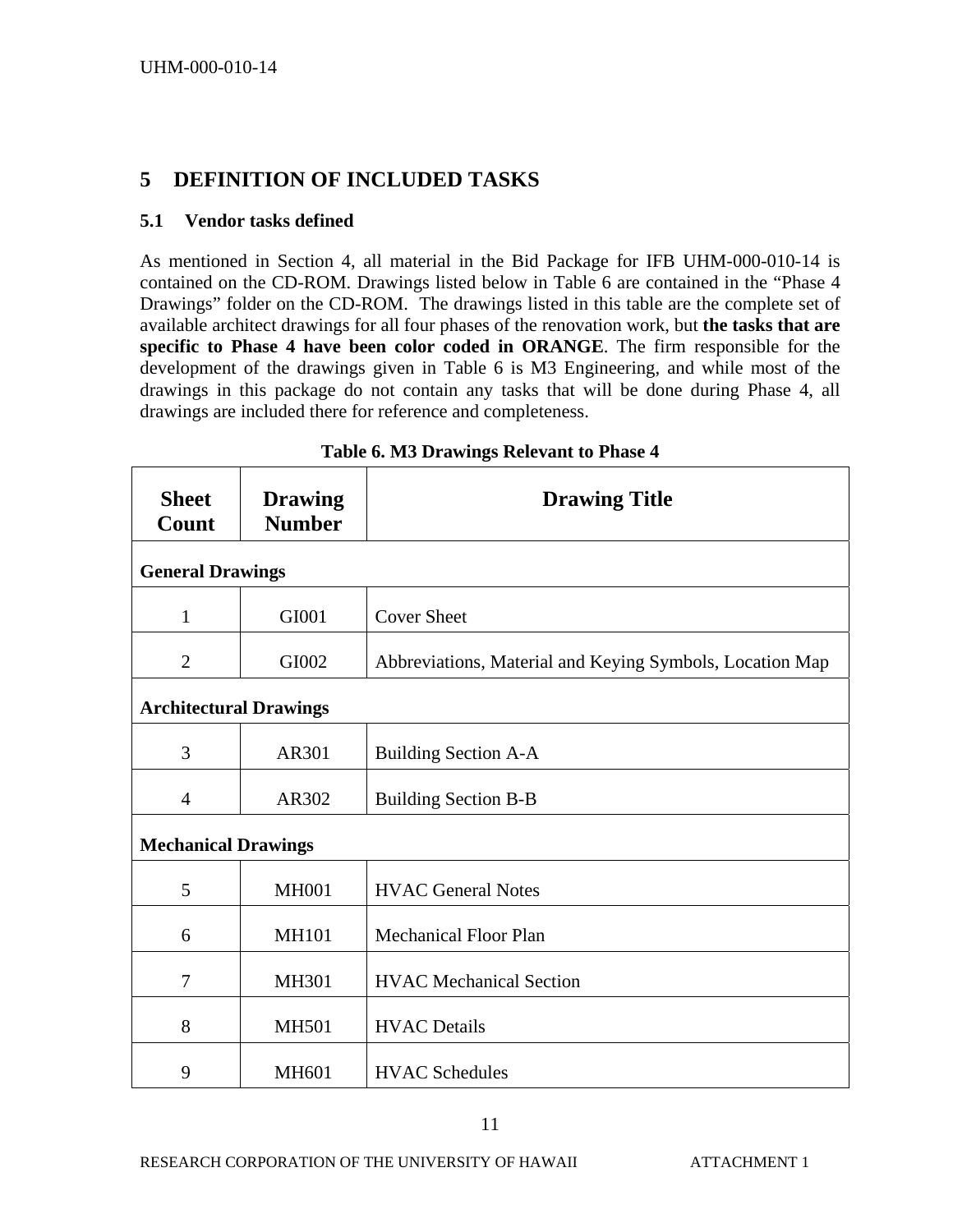| 10                         | <b>MH701</b>      | <b>HVAC Chilled Water Schematic</b>                  |  |  |
|----------------------------|-------------------|------------------------------------------------------|--|--|
| 11                         | <b>MH702</b>      | <b>HVAC Control Notes and Sequence</b>               |  |  |
| 12                         | <b>MP101</b>      | <b>HVAC</b> Mechanical Piping Plan                   |  |  |
| <b>Electrical Drawings</b> |                   |                                                      |  |  |
| 13                         | E001              | Electrical Symbols, Abbreviations, and General Notes |  |  |
| 14                         | E002              | <b>Electrical Specifications</b>                     |  |  |
| 15                         | <b>ES101</b>      | <b>Electrical Site Plan</b>                          |  |  |
| 16                         | EP101             | <b>Electrical Power Plan</b>                         |  |  |
| 17                         | EP <sub>601</sub> | Electrical Plan Schedules, Sheet 1                   |  |  |

Table 7 itemizes the subset of tasks from the M3 drawing package that are included in the scope of work for this phase. These tasks, along with relevant general notes are what have been color coded **ORANGE** in the drawings listed in Table 6. This task list is not in chronological order of the tasks; vendors are free to modify the order of work as they see fit. Instead, this task list is organized into four "work packages". Also note that the drawings, plus Table 7, define the full scope of work for Phase 4

### **We require bidders to provide us with line-item costs for each of the four packages listed below.**

Within each work package, the tasks are organized in order of the sheet drawing index found on sheet GI002. The packages given in Table 7 are as follows:

- 1. The installation of the enclosure electrical and mechanical HVAC units, including valves and final hook-ups to the Campbell chiller in Container #2.
- 2. The installation of the Airstack expansion module and buffer tank.
- 3. The replacement of glycol lines in the Support Building.
- 4. End-to-end testing and balancing of HVAC system in PS2

It should be understood here that each task listed may have unlisted sub-tasks that are required to accomplish the listed tasks. It is part of the vendor's responsibility in bidding for this work to identify and take into account such subtasks. It is possible that some tasks that are prerequisites for items listed here will have been accomplished by earlier Project efforts.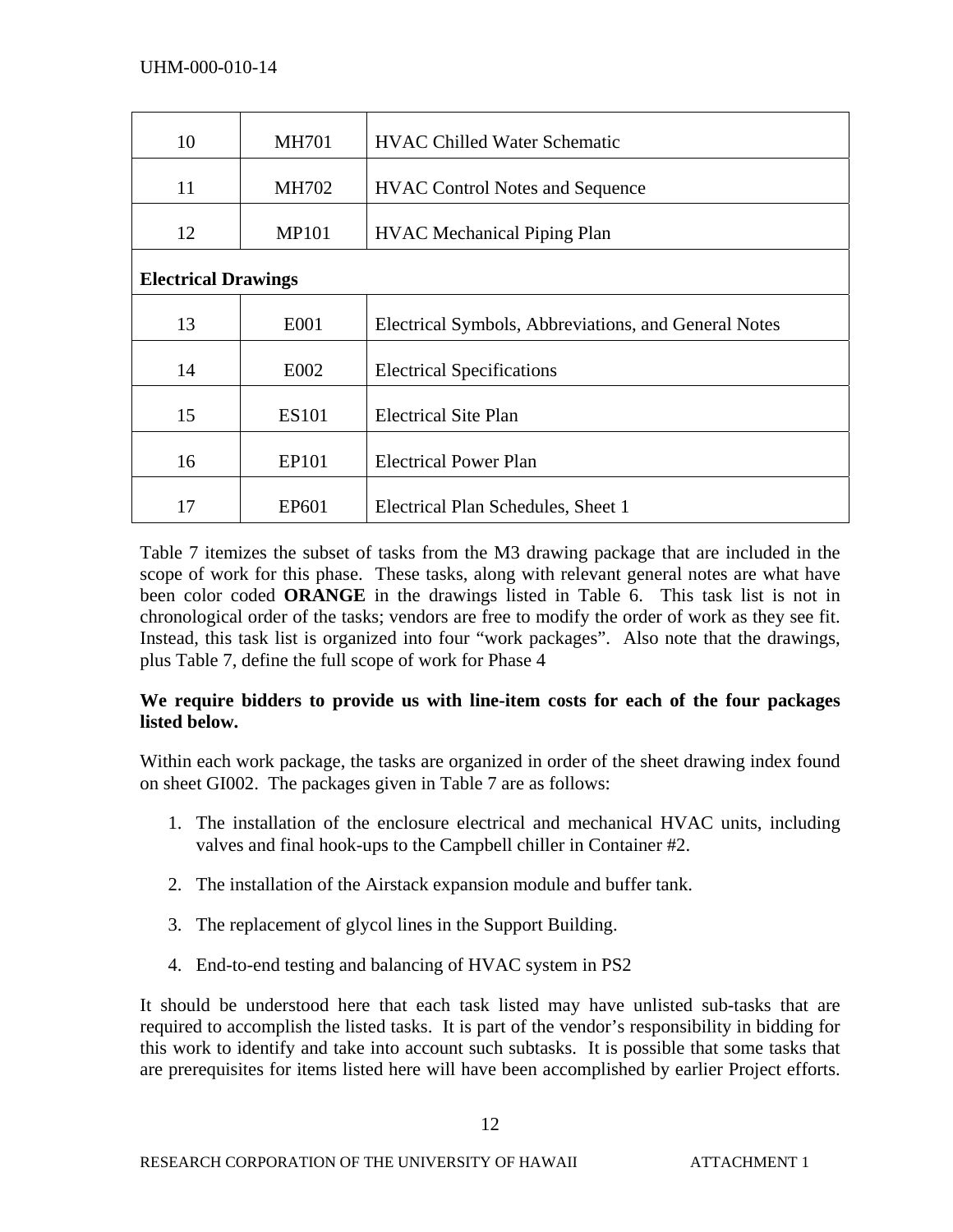In Section 5.2 we have attempted to make clear what we see as prerequisite tasks that are the Project's responsibility. The Project will work with the vendors in trying to clarify any such points, but it is the vendor's responsibility to define and account for all subtasks required to effectively complete the tasks listed in Table 7.

The task list given below in Table 7 refers to several pieces of hardware that are to be Owner-Furnished/Contractor-Installed (OFCI) items. In Section 5.2, Table 8 we define explicitly what hardware shall be OFCI for Phase 3 of this renovation.

| <b>Task</b><br><b>Number</b>                     | <b>Task description</b>                                                                                                                                               | <b>Drawing</b><br>reference | <b>Keynote reference</b> |  |  |
|--------------------------------------------------|-----------------------------------------------------------------------------------------------------------------------------------------------------------------------|-----------------------------|--------------------------|--|--|
| 1. Enclosure HVAC electrical and mechanical work |                                                                                                                                                                       |                             |                          |  |  |
|                                                  | <b>HVAC</b><br>units<br>Install<br>$(FC-X)$<br>and<br>ductwork including defrost heaters<br>(DH-X), recirculation pumps (HP-X),<br>condensate drains and glycol lines | AR301                       | 17                       |  |  |
| $\mathbf{1}$                                     |                                                                                                                                                                       | (AR302)                     | (17)                     |  |  |
|                                                  |                                                                                                                                                                       | (MH101)                     | $(5, 8-9, 11)$           |  |  |
|                                                  |                                                                                                                                                                       | (MH301)                     | $(1, 2, 4-6)$            |  |  |
|                                                  | from Airstack chiller.                                                                                                                                                | (MH501)                     | (details $1-2 & 4-6$ )   |  |  |
|                                                  |                                                                                                                                                                       | (MH601)                     |                          |  |  |
|                                                  |                                                                                                                                                                       | (MH701)                     |                          |  |  |
|                                                  |                                                                                                                                                                       | (MH702)                     |                          |  |  |
|                                                  |                                                                                                                                                                       | (MP101)                     | (5)                      |  |  |
|                                                  |                                                                                                                                                                       | (EP101)                     | $(6-8)$                  |  |  |
| $\overline{2}$                                   | Install air handler temperature sensor                                                                                                                                | <b>MH101</b>                | 10                       |  |  |
| 3                                                | Verify hook-ups for Campbell chiller<br>in Container #2                                                                                                               |                             |                          |  |  |
| $\overline{4}$                                   | Complete hook-ups for panel DB-2                                                                                                                                      | EP601                       | 10                       |  |  |
|                                                  |                                                                                                                                                                       | (ES101)                     | $\overline{4}$           |  |  |
|                                                  |                                                                                                                                                                       | (EP701)                     | (3)                      |  |  |
| 5                                                | Install<br><b>HVAC</b><br>for<br>PS <sub>2</sub><br>controls<br>enclosure.                                                                                            | <b>MH701</b>                | Control Notes, 17-18     |  |  |
|                                                  |                                                                                                                                                                       | (MH101)                     | 12                       |  |  |
| 2. Airstack expansion module installation        |                                                                                                                                                                       |                             |                          |  |  |

|  |  |  | Table 7: PS2 Interior Renovations, Phase 4 Tasks |  |  |
|--|--|--|--------------------------------------------------|--|--|
|--|--|--|--------------------------------------------------|--|--|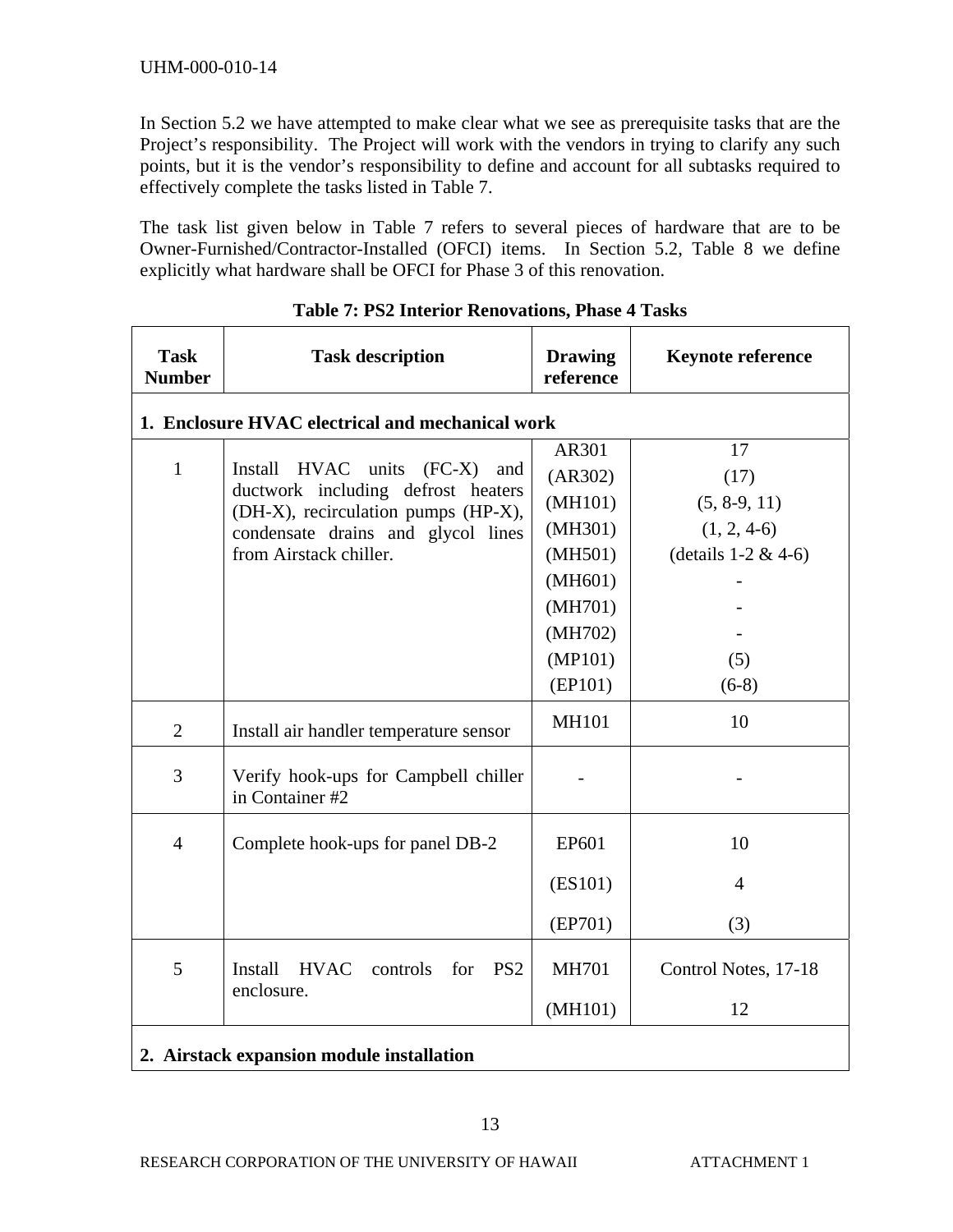| 6                                       | Install OFCI Airstack expansion                                            | <b>MH601</b> | Chiller Sch. Note 5                              |  |  |
|-----------------------------------------|----------------------------------------------------------------------------|--------------|--------------------------------------------------|--|--|
|                                         | module. (But, note that the Project<br>will deal with modifications to the | (MH501)      | (detail 7)                                       |  |  |
|                                         | chiller pad if these are necessary)                                        | (MH701)      | Control Notes, 1.1                               |  |  |
|                                         |                                                                            | (MP101)      | (4)                                              |  |  |
|                                         |                                                                            | (ES101)      | (11)                                             |  |  |
| $\overline{7}$                          | Install OFCI Airstack buffer tank<br>module and<br>associated valves       | <b>MH601</b> | Buffer Tank Sch.                                 |  |  |
|                                         | to<br>chiller lines.                                                       | (MH501)      | (detail 7)                                       |  |  |
|                                         |                                                                            | (MH701)      |                                                  |  |  |
| 3. Support Building modifications       |                                                                            |              |                                                  |  |  |
| 8                                       | Replace<br>glycol lines in<br>Support<br><b>Building</b>                   | <b>MP101</b> | 7                                                |  |  |
| 4. End-to-end system test and balancing |                                                                            |              |                                                  |  |  |
| 9                                       | Charge system with glycol mixture                                          | <b>MH701</b> | Control Notes, 21                                |  |  |
| 10                                      | Balance flows to and from FC-1 and<br>$FC-2$                               | <b>MH001</b> | 11950 Testing adjusting<br>and balancing, 1-5    |  |  |
| 11                                      | Test defrost cycles on FC-1 and FC-2                                       | <b>MH701</b> | Control Notes, 19                                |  |  |
| 12                                      | Test system alarms                                                         | <b>MH701</b> | Control Notes, 14-16                             |  |  |
|                                         |                                                                            |              | Fan Coils FC-1 and FC-2,<br>$2, 5, 6f, 9, \& 10$ |  |  |
| 13                                      | Test set point controls                                                    | <b>MH701</b> | Control Notes, 11-12                             |  |  |
| 14                                      | Test system logs                                                           | <b>MH701</b> | Control Notes, 15-16                             |  |  |
| 15                                      | Test space temperature stability                                           | <b>MH701</b> | $15900 -$ Controls, 1.2                          |  |  |
| 16                                      | Test operation of Campbell chiller                                         |              |                                                  |  |  |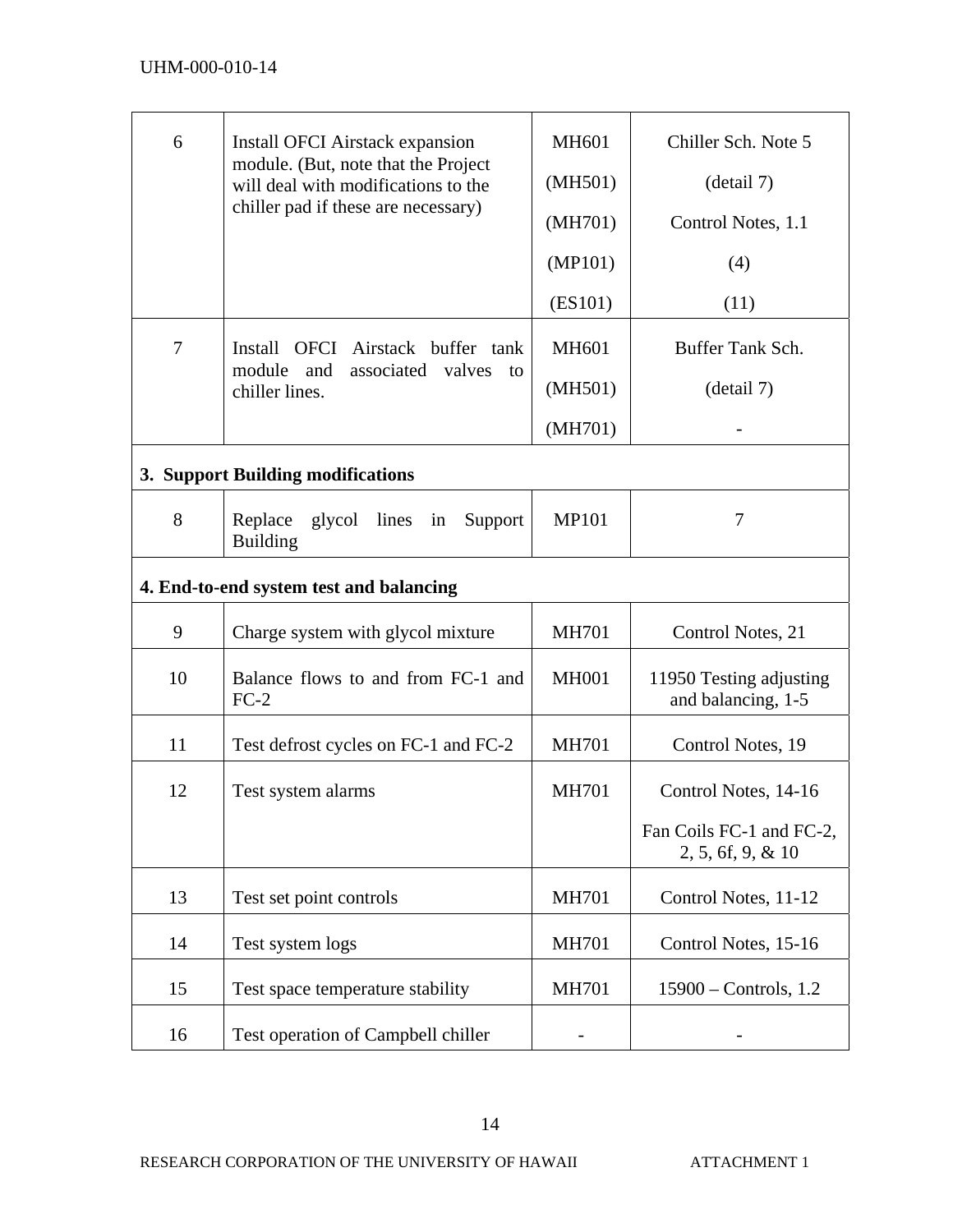#### **5.2 Project preparation for Phase 4 work**

Prior to the start of this phase of the PS2 dome renovation, the Project will accomplish the following tasks:

- 1. The camera electronics chiller lines will be installed. A flow meter will be provided on the LCC to measure glycol flow. Note that
	- The camera electronics require a 1 gal/min flow rate at the height of the telescope fork,
	- The camera electronics chiller lines will tie into the HVAC glycol lines at the lines that currently are stubbed out inside the enclosure just under the catwalk.
- 2. The Campbell chiller will be drained of all glycol.
- 3. Expand the small concrete pad to accommodate the additional Airstack module
- 4. All of the Phases 1-3 tasks have been completed. These tasks included all of the electrical and mechanical infrastructure for the new HVAC system, including glycol line installation, up to the point where these lines interface to the air handlers, FC-1 and FC-2 (see Figure 4).

There are several Owner-Furnished/Contractor Installed (OFCI) items for the Phase 4 tasks. These are listed in Table 8. Some of these items such as the Airstack expansion module (MH601, Chiller Schedule Note 5) and the Air Handling Units (AR301, k.n. 17) are longlead items, and have been acquired ahead of time to facilitate the Phase 4 schedule.